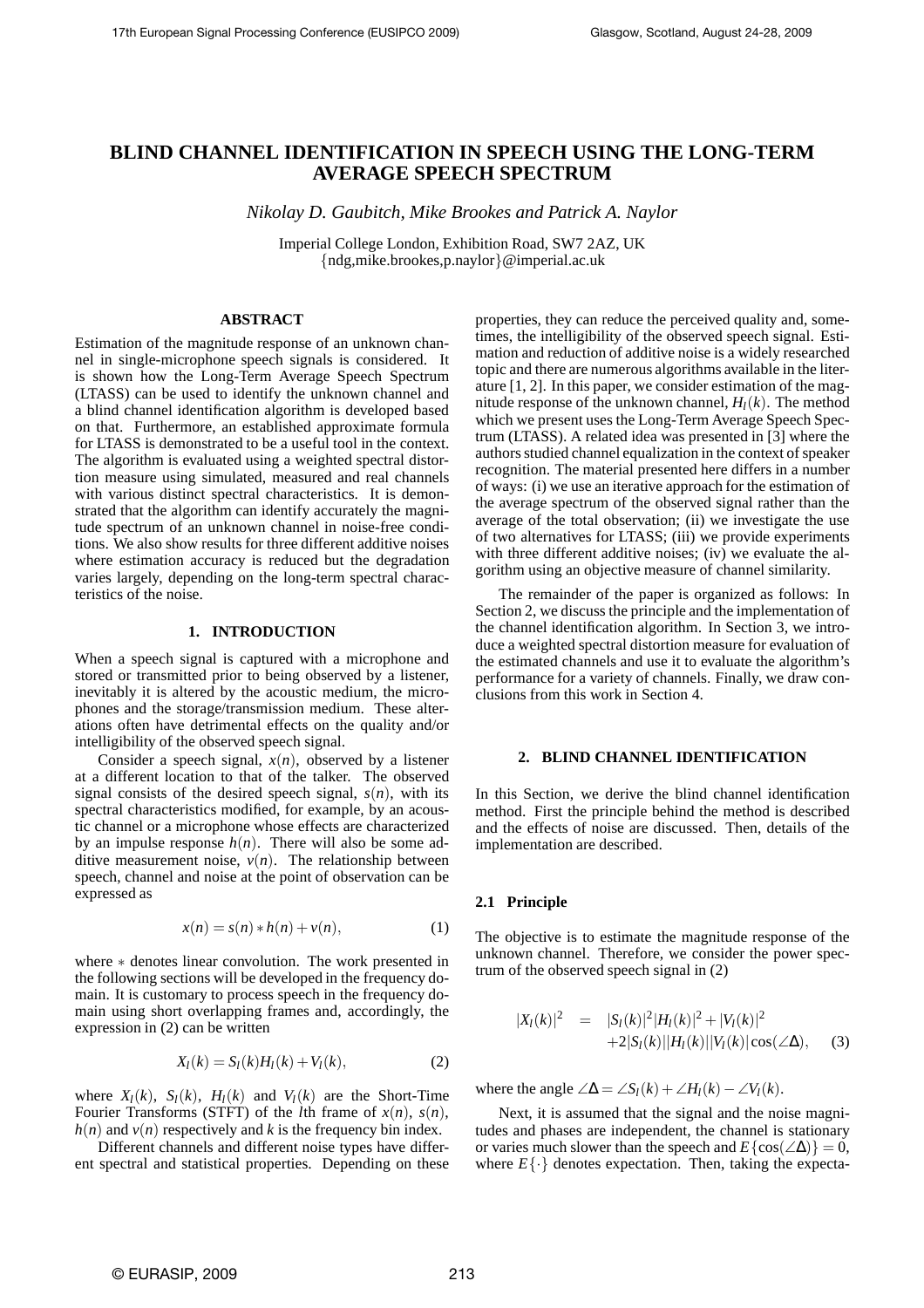tion on both sides of (3), we get

$$
E\{|X_{l}(k)|^{2}\} = E\{|S_{l}(k)|^{2}\}|H(k)|^{2} + E\{|V_{l}(k)|^{2}\}\
$$
  
\n
$$
= E\{|S_{l}(k)|^{2}\}\left(|H(k)|^{2} + \frac{E\{|V_{l}(k)|^{2}\}}{E\{|S_{l}(k)|^{2}\}}\right)
$$
  
\n
$$
= \bar{P}_{S}(k)\left(P_{H}(k) + \frac{\bar{P}_{V}(k)}{\bar{P}_{S}(k)}\right)
$$
  
\n
$$
= \bar{P}_{X}(k), \qquad (4)
$$

where  $P_X(k)$  denotes the power spectrum of a signal  $x(n)$  and  $\overline{P}_X(k)$  the expected power spectrum of a signal  $x(n)$ .  $\overline{P}_S(k)$ in (4) is the mean value of the short-term speech spectrum, which can be approximated by the LTASS. Therefore, we can estimate the log spectrum of the channel using

$$
\log\left(P_H(k) + \frac{\bar{P}_V(k)}{\bar{P}_S(k)}\right) = \log(\bar{P}_X(k)) - \log(P_{\text{LTASS}}(k)), \quad (5)
$$

where  $P_{LTASS}(k)$  is some predefined model of the LTASS which, in practice, can be found either by measurement [4] of many talkers and many utterances or by using an approximate formula [5]. A comprehensive study in [4] shows that LTASS is relatively invariant with language but there are differences between male and female talkers, particularly at lower frequencies. Nevertheless, it is possible to find a reasonable average representation for both sexes.

In the noise-free case,  $v(n) = 0$ , the component on the left hand side of (5)  $\bar{P}_V(k)/\bar{P}_S(k)$  equals zero. The channel can then be identified to an accuracy depending on the accuracy of the assumed LTASS model

$$
\log(\hat{P}_H(k)) = \log(P_H(k)) + \varepsilon(k),\tag{6}
$$

where  $\varepsilon(k) = \log(\bar{P}_S(k)/P_{\text{LTASS}}(k))$  is an error due to the discrepancy between the assumed and the actual LTASS. A second factor in the accuracy of this estimate is the length of the available speech signal such that  $\bar{P}_X(k)$  can be estimated accurately. The channel properties will not have as significant an effect as the speech signal characteristics.

When noise is present, there is an additional error in the estimate. The actual impact of this error will depend on the long-term average spectrum of the noise, the channel characteristics and on the noise power  $(\bar{P}_V(k)/\bar{P}_S(k))$  in (5) is inversely proportional to the SNR). Both the noise-free and the noisy cases will be discussed further with the simulation examples in Section 3.

#### **2.2 Implementation**

In order to implement an algorithm based on the ideas described in Section 2.1, we need two components: (i) a model for the LTASS and (ii) a procedure for calculating the average spectrum of the observed signal. These two components are discussed in the following.

There are two possible approaches to obtaining an LTASS model and we consider both. In the first approach, the LTASS can be found by measurement from many talkers and many utterances [4]. We used the complete training set of the TIMIT database to extract the LTASS as an average from the short-term spectra of all utterances and all talkers. The training set of TIMIT contains anechoic noise-free recordings from 422 male and 184 female talkers, with ten



Figure 1: Male and female LTASS measured from TIMIT and generic LTASS from P50 calculated with (7).

sentences from each talker; the duration of each sentence is approximately three seconds. Frames of 16 ms and with 50% overlap were used for the STFT and male and female talkers were processed separately.

Alternatively, an approximate formula can be used to approximate the LTASS. One such formula is defined in the ITU-T recommendation P.50 [5] to

$$
P_{LTASS}(f) = -376.44 + 465.439 \log_{10} f \tag{7}
$$
  
-157.745 $(\log_{10} f)^2 + 16.7124 (\log_{10} f)^3$  dB,

where *f* is frequency in Hz and the output is a log intensity spectrum in dB relative to  $1W/m^2$ .

The LTASS from (7) and the LTASS calculated from the TIMIT database for male and female talkers are shown in Figure 1. It can be seen that the measured male and female LTASS mostly differ in the low frequency region. The overall shape of the measured LTASS is very similar to the results shown in [4]. We use an average of the male and female LTASS in the blind channel identification algorithm. We also see that, the LTASS calculated from (7) differs from the LTASS measured from TIMIT in the peak frequencies, which can reduce the estimation accuracy. Nevertheless, the advantage of having a formula to approximate the LTASS is that of straightforward reproducibility of the algorithm.

Next, we consider the estimation of the average spectrum of the observed signal. In order to account for channel variability and to accommodate frame-by-frame processing, we implement the averaging using exponential smoothing according to

$$
\log(\hat{P}_H(k,l)) = \alpha \log(\hat{P}_H(k,l-1)) + (1-\alpha)\hat{H}(k,l) \quad (8)
$$

where

$$
\hat{H}(k,l) = \log(P_X(k,l)) - \log(P_{\text{LTASS}}(k))\tag{9}
$$

is the instantaneous estimate of the channel magnitude response in frame *l* and  $0 \le \alpha \le 1$  is the smoothing factor. Both  $P_X(k, l)$  and  $P_{LTASS}(k)$  are normalized using log-spectral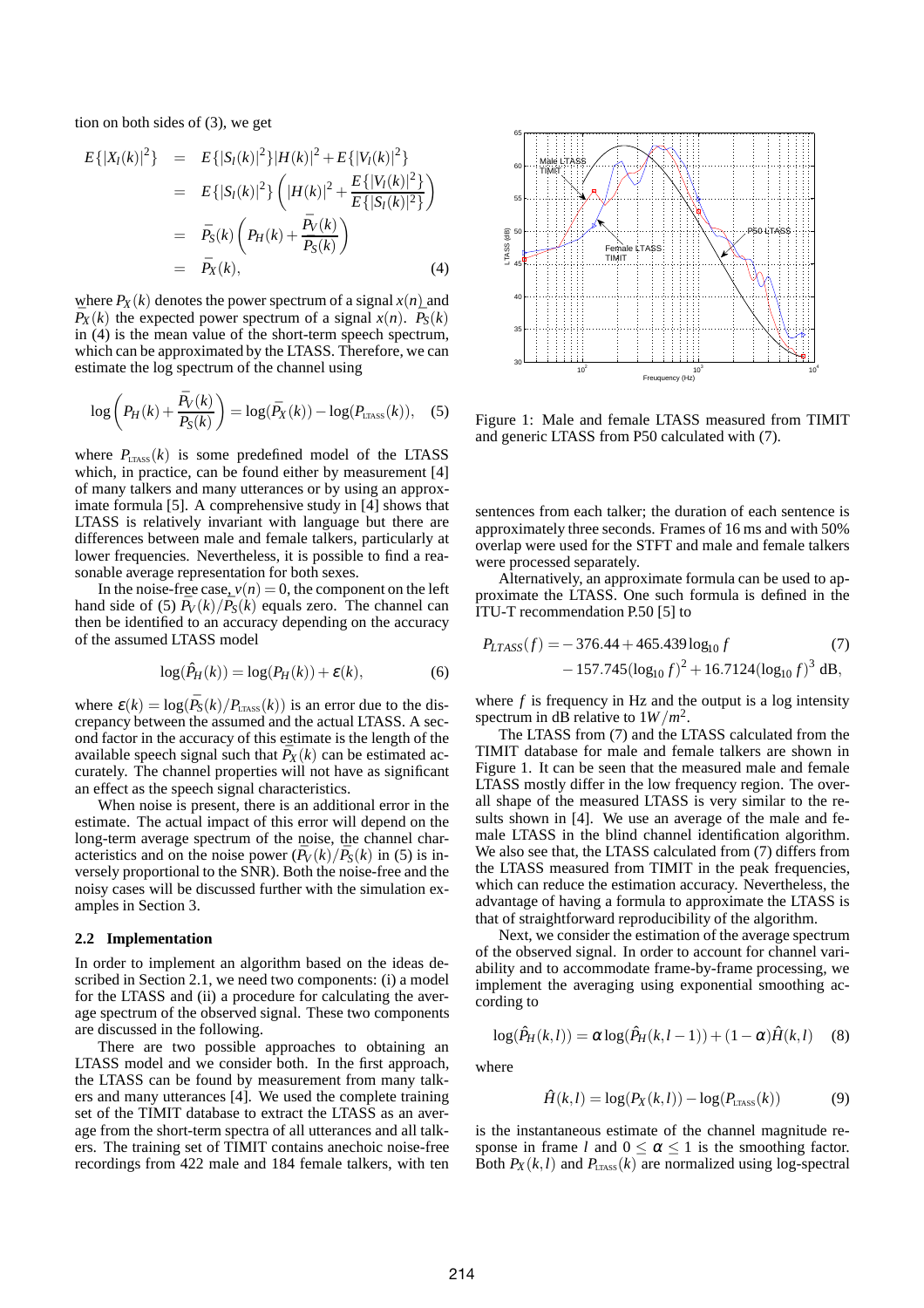

Figure 2: Composite weighting function (solid) used in the weighted spectral distance defined in (11) and its two components (dashed).

mean subtraction prior to their application in (9), in order to avoid any arbitrary scale factor issues. The choice of  $\alpha$  is studied in Section 3 and it is set using the relation to the time constant given by

$$
\alpha = \frac{\tau}{(\tau + T_S)},\tag{10}
$$

where  $T_S$  is the sampling period and  $\tau$  is the time constant which, in this case, defines the time for the channel estimation in (8) to reach a steady-state value.

# **3. EXPERIMENTS AND RESULTS**

We now present a performance evaluation of the algorithm described in Section 2. We will introduce a metric used for the evaluation of an estimated channel spectrum and we will use this in a series of experiments to demonstrate various aspects of the LTASS-based blind channel identification algorithm.

## **3.1 Evaluation**

We consider a weighted error measure in order to compare two power spectra  $P_1(k)$  and  $P_2(k)$ . A weighted root mean squared log-spectral distance can be defined as [6]

$$
d(P_1, P_2, k) = \left[\frac{\sum_{k=0}^{N-1} W(k) |e(k)|^2}{\sum_{k=0}^{N-1} W(k)}\right]^{\frac{1}{2}} d\mathbf{B},\qquad(11)
$$

where

$$
e(k) = 10\log_{10}\left(\frac{P_1(k)}{P_2(k)}\right),\tag{12}
$$

and  $W(k)$  is a frequency dependent weight function.

One of the key purposes of channel identification is to use the estimated channel response to neutralize its effect on the speech signal. Since we assume explicitly that the desired signal is speech and the destination is a human listener, a weighting function should feature some human speech production and hearing properties. A good weighting function



Figure 3: Time-constant versus channel identification performance in terms of weighted spectral distance.

which we propose here includes A-weighting,  $W_A(k)$ , and LTASS weighting and is defined as

$$
W(k) = W_A(k)P_{\text{LTASS}}(k). \tag{13}
$$

The composite weight function,  $W(k)$ , and its two components  $W_A(k)$  and  $P_{LTASS}(k)$  are shown in Fig. 2. Note that  $W(k)$ has been normalized to unity.

### **3.2 Simulation Results**

For the following illustrative experiments, data is drawn from the core test sets of the TIMIT database. The core test set (including the dialect sentences) consists of 240 sentences, ten sentences from each of the 16 male and 8 female talkers. In this way, we use different data from that used to estimate the LTASS. Simulated channel responses are generated by placing poles or zeros in conjugate pairs inside the unit circle; the magnitude of each pole or zero is restricted to the range 0.8−0.99. The positions of the poles and the zeros are chosen randomly from a uniform distribution. All experiments are performed using both the measured LTASS from TIMIT and the approximate formula from (7). The weighted spectral distance is calculated for one utterance as the average across all frames after  $\tau$  seconds.

#### *3.2.1 Experiment 1: Time-Constant Selection*

For the first experiment, we used a two-pole channel and no additive noise. The smoothing factor was set as in (10) by varying the time-constant,  $\tau$ , in the range  $0 - 4$  s in 0.25 s increments. The sentences from the test set of TIMIT were used by concatenating all sentences from each talker to form one longer sentence per talker of approximately 30 s, resulting in a total of 24 different sentences and 24 talkers. The channel is estimated for each utterance and for each timeconstant. The results, averaged over all utterances, are shown in Fig. 3. Based on this result, the performance floor is reached at around  $\tau = 2.5$  s; this is thus the chosen timeconstant value we use for the remaining experiments. Choosing a lower time constant, would allow faster tracking of a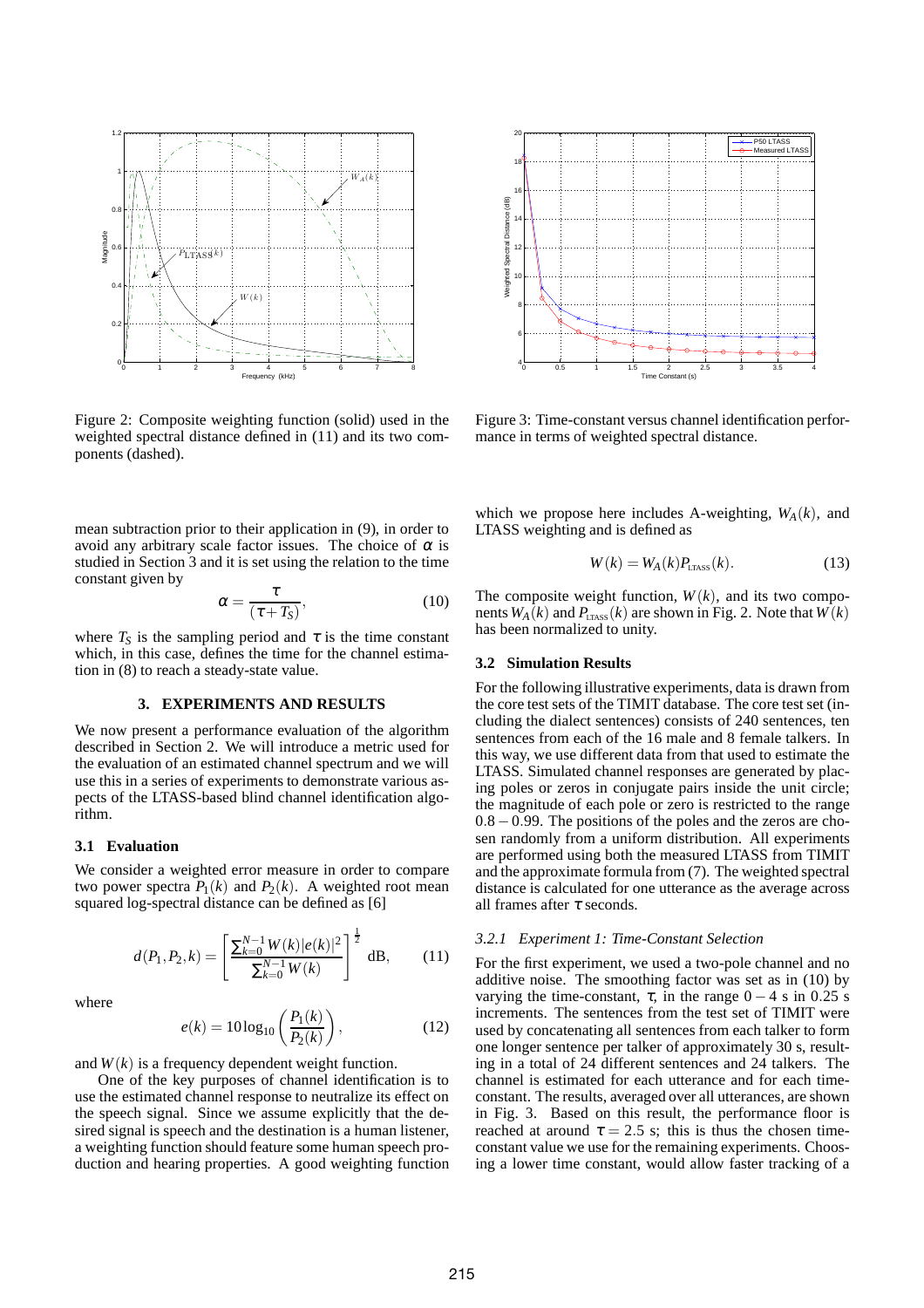

Figure 4: Ten different channels comprising one conjugate pair of poles and one conjugate pair of zeros and 48 utterances, two by each of 16 male and eight female talkers.



Figure 5: Channel estimation in noise with P50 LTASS.

time-varying channel at the cost of some estimation accuracy.

### *3.2.2 Experiment 2: Channels vs. Speech*

In the second experiment we used ten randomly generated channels comprising one conjugate pole pair and one conjugate zero pair and there is no additive noise. The TIMT test sentences were concatenated using five sentences to create one utterance. This results in two utterances per talker and a total of 48 utterances. The results are shown in the box plot in Fig. 4. This plot shows that there can be a large variation in performance with different utterances while there is much less dependence on the channel. This indicates that longerterm averaging over utterances may improve performance, provided that the channel is stationary.



Figure 6: Channel estimation in noise with measured LTASS.

# *3.2.3 Experiment 3: Identification in Noise*

Next, we used two fixed channels, one with a conjugate pair of poles and one with a conjugate pair of zeros. We then added noise to the filtered signals, varying the SNR between 0 dB and 60 dB. Three different types of noise were considered: babble noise, car noise and White Gaussian Noise (WGN). Figure 5 shows the channel identification results in terms of weighted spectral distance when using P50 LTASS and Fig. 6 shows the results obtained with measured LTASS.

One observation that is made is that the results have the same rank order in all cases, with the WGN resulting in the worst identification performance and car noise with the best. A possible explanation to this can be given by considering the term  $\bar{P}_V(k)/\bar{P}_S(k)$  in (5). It is seen that if the long-term average of the noise equals that of LTASS then this term equals one at all frequency bins and the channel estimate will be as accurate as in the noise-free case. The long-term average of the WGN is flat, while babble noise and car noise have similar spectral trend as the LTASS with stronger magnitudes in the low frequency regions. Consequently, the impact of the car noise is much lower than the impact of the WGN. In practice, the relationship between the channel response and this inverse SNR term is more complex due to the averaging being performed in the log-spectral domain.

# *3.2.4 Experiment 4: Real Measured Channels*

Finally, we show two illustrative examples with two real channels; the objective is to demonstrate the use performance of the algorithm with realistic data and to relate the numbers of the weighted spectral distance to quintessential estimation examples. First, a measured microphone response was convolved with clean speech. The true and the estimated channels are shown in Fig. 7. The weighted spectral distance in this example is 4.64 dB for the estimation using P50 LTASS and 3.87 dB for the estimation using measured LTASS. We see that the important large scale components (the position of the three poles in this case) have been identified correctly.

Secondly, we used a sample from NTIMIT, which is the TIMIT database recorded over real noisy telephone network channels. The database also provides measurements of the